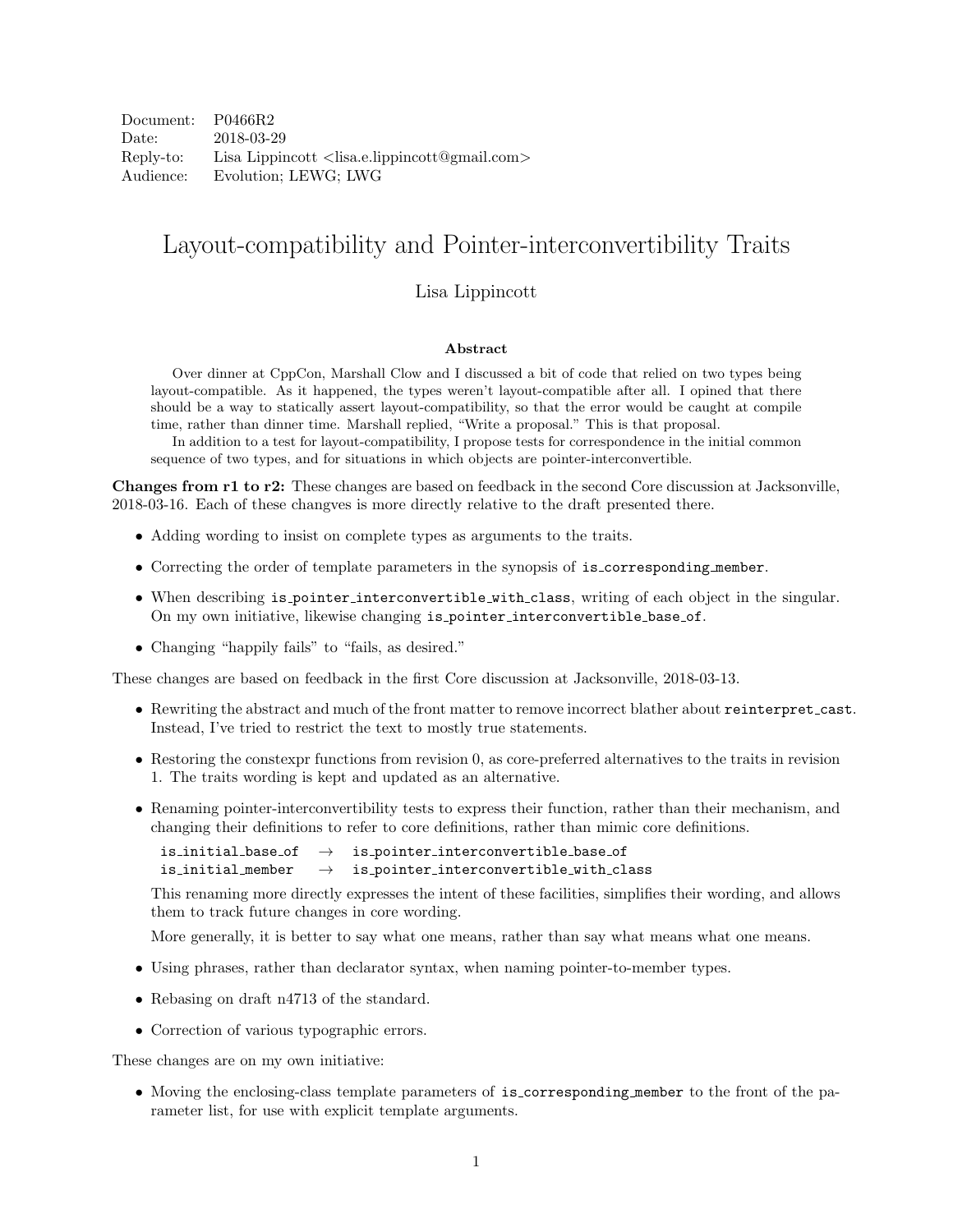- Removing the increasingly-pointless requirement that the functions be ill-formed when applied to pointers to member functions. They can return false instead.
- Consolidating the notes about pointer to member literals.
- Adding v definitions to the synopses where needed.

Changes from r0 to r1: These changes are based on the Library Evolution discussion at Kona in 2017. First, renaming the plural traits:

```
are \text{.} layout_compatible \rightarrow is_layout_compatible
 are_{\text{common\_members}} \rightarrow is corresponding member
Second, changing is initial member and is corresponding member from constexpr functions to ordi-
```
nary traits using template <auto>. My thanks go to Louis Dionne for the sample implementation code. On my own initiative, I have added a discussion and notes on the dangers of deducing the containing

type from a member pointer constant.

## 1 Introduction

Currently, a program may rely on layout-compatibility, but cannot assert that the layout-compatibility it relies upon pertains. Even when a programmer carefully verifies layout-compatibility, a future change to the types involved may break the compatibility, silently introducing a bug.

A compiler, having full information about the types, can easily check layout-compatibility. But the compiler currently has no way to determine which types need to be layout-compatible. This gap can be bridged straightforwardly with a type trait expressing the layout-compatibility relationship:

```
template <class T, class U> struct is_layout_compatible;
```
Using this trait, a function may statically assert the layout-compatibility it relies upon.

Delving deeper into the problem, I found another situation where a programmer might rely on a fact about the type system that can't be asserted: the pointer-interconvertiblity of an object and an initial base or member subobject. A simple type trait handles the base subobject case:

```
template <class Base, class Derived>
struct is_pointer_interconvertible_base_of;
```
The initial member subobject case turns out to be trickier. The test should take a member pointer as a parameter:

```
template <class S, class M, M S::*m>
struct is_pointer_interconvertible_with_class;
```
That works, but with three template parameters, it's really cumbersome. In use, the first two parameters are redundant — the type of m determines S and M. But, because this is a class template, the earlier parameters can't be inferred. A function template is easier to use:

```
template <class S, class M>
constexpr bool
is_pointer_interconvertible_with_class( M S::*m ) noexcept;
```
The use of this function is a little more broad: it can be called in a non-constexpr context. An alternative formulation retains the traits syntax, at the expense of this breadth:

template <auto m> struct is\_pointer\_interconvertible\_with\_class;

Such a trait can be implemented by forwarding  $\text{decltype}(m)$ .

A similar situation can occur with layout-compatibility: a programmer may rely on particular members of layout-compatible types overlaying each other. More generally, the overlap of the common initial sequence of two types (12.2 [class.mem]) can only be relied upon if the programmer is sure that particular members correspond. So I'm proposing a second function for testing correspondence in the common initial sequence: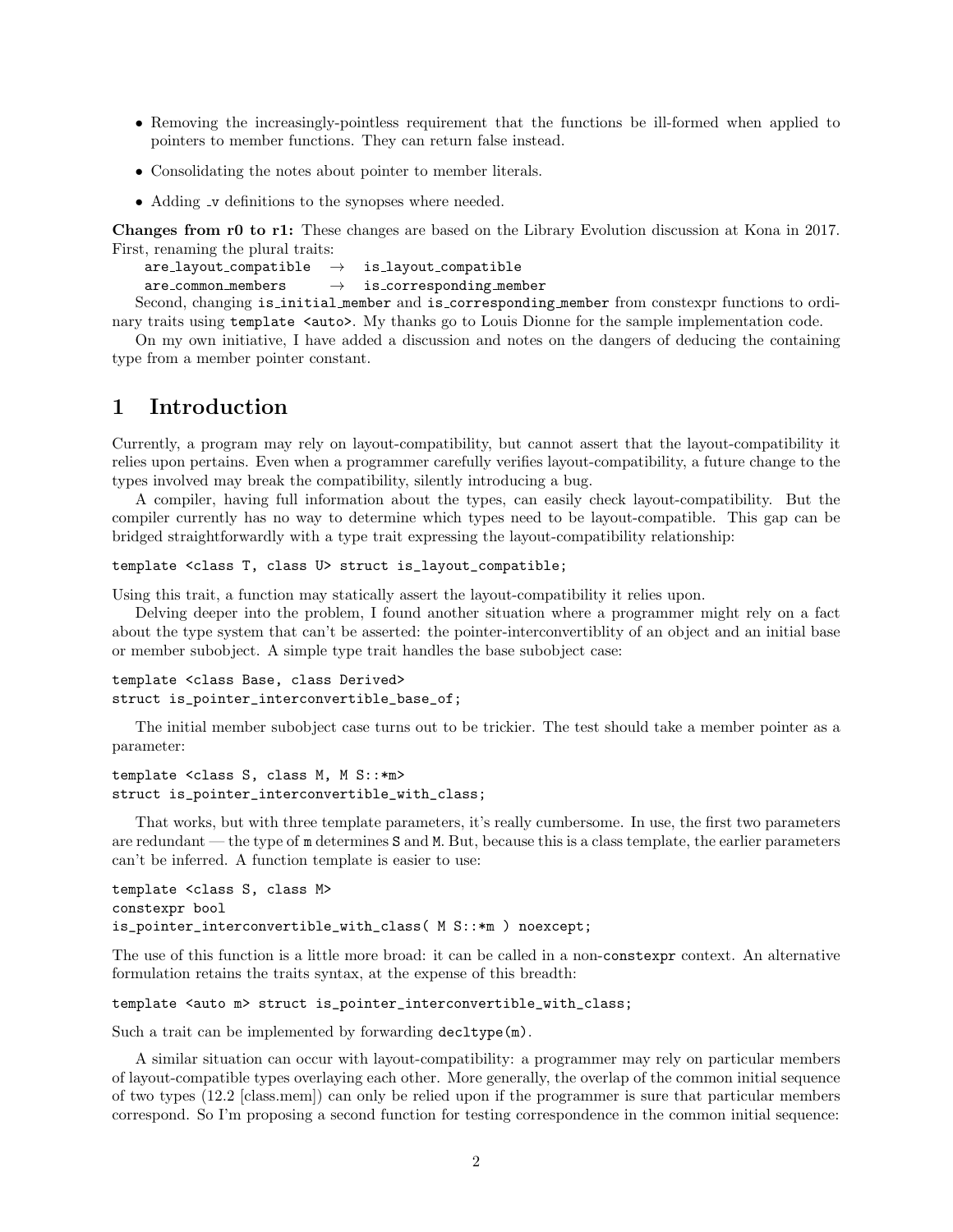```
template <class S1, class S2, class M1, class M2>
constexpr bool
is_corresponding_member( M1 S1::*m1, M2 S2::*m2 ) noexcept;
As above, an alternative would be to stick to traits:
template <auto m1, auto m2> struct is_corresponding_member;
```
Note: There is a danger in deducing the type of the containing class from the type of a pointer-to-member literal. Consider the following example:

```
struct A { int a; };
struct B { int b; };
struct C: public A, public B {};
static_assert( is_pointer_interconvertible_with_class( &C::b ) );
  // Succeeds because, despite its appearance, &C::b has type
  // "pointer to member of B of type int."
static_assert( is_pointer_interconvertible_with_class<C>( &C::b ) );
  // Forces the use of class C, and happily fails.
static_assert( is_corresponding_member( &C::a, &C::b ) );
   // Succeeds because, despite appearances, &C::a and &C::b have types
  // "pointer to member of A of type int" and
  // "pointer to member of B of type int," respectively.
static_assert( is_corresponding_member<C,C>( &C::a, &C::b ) );
   // Forces the use of class C, and happily fails.
```
The awkwardness of the deduced type of pointer-to-member constants was discussed in core language issue 203; no action was taken for fear of breaking existing code.

## 2 is layout compatible

Add to table 40 in 23.15.6 [meta.rel]:

| <b>Template</b>                                     | Condition                                           | <b>Comments</b> |
|-----------------------------------------------------|-----------------------------------------------------|-----------------|
| template <class class="" t,="" u=""> struct</class> | T and U are layout-compatible T and U shall be com- |                 |
| is_layout_compatible;                               | $(6.7 \; [basic.types])$                            | plete types.    |

Add to 23.15.2 [meta.type.synop], in the section corresponding to 23.15.6 [meta.rel]:

```
template <class T, class U> struct is_layout_compatible;
template<class T, class U>
 inline constexpr bool is_layout_compatible_v
   = is_layout_compatible<T,U>::value;
```
# 3 is pointer interconvertible base of

Add to table 44 in 23.15.6 [meta.rel]: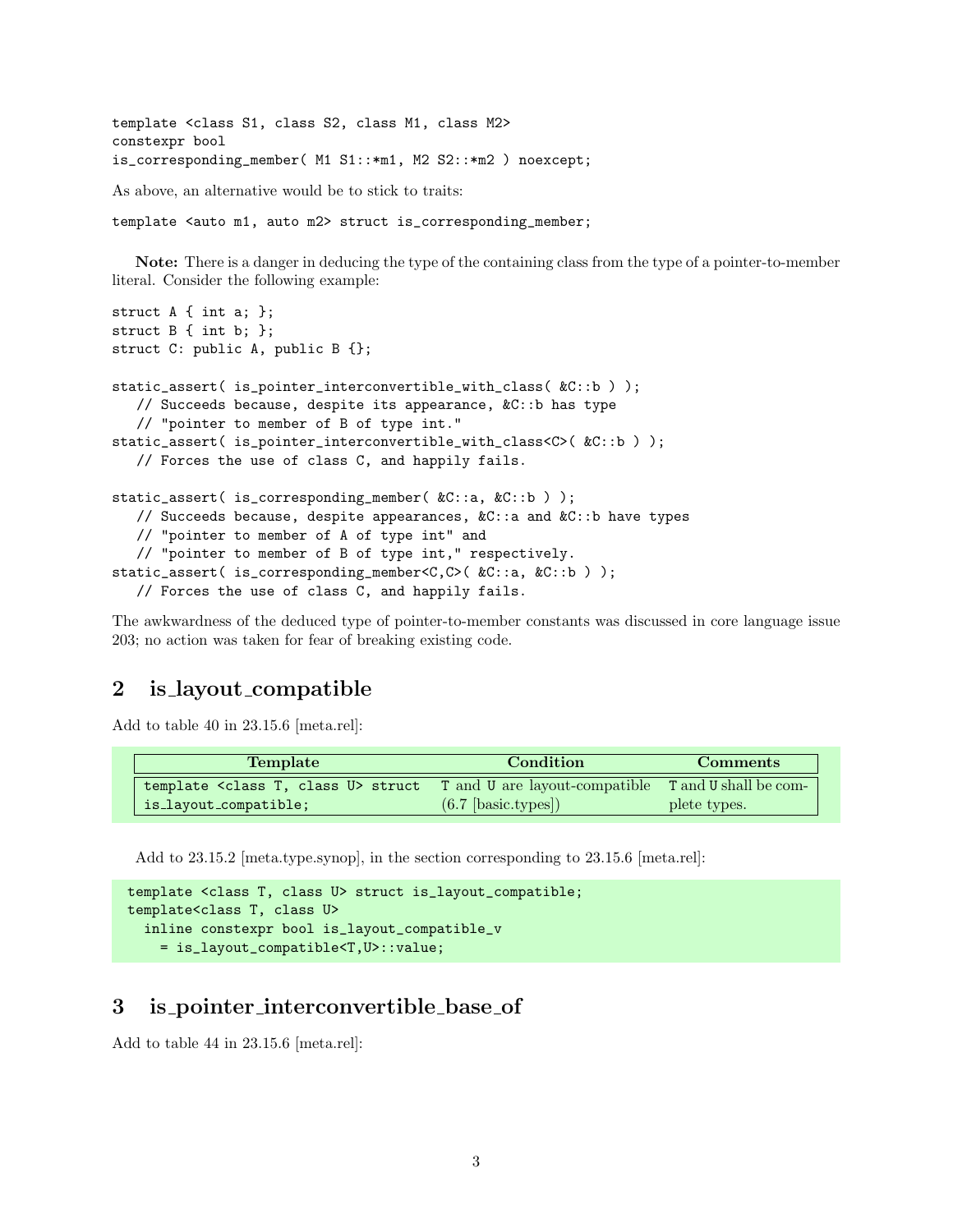| Template                                                                                            | Condition                                                                                                             | <b>Comments</b> |
|-----------------------------------------------------------------------------------------------------|-----------------------------------------------------------------------------------------------------------------------|-----------------|
| template <class base,<="" th=""><th>Derived is unambiguously Base and Derived</th><th></th></class> | Derived is unambiguously Base and Derived                                                                             |                 |
| class Derived> struct                                                                               | derived from Base, and each shall be complete                                                                         |                 |
| is_pointer_interconvertible_base_of;                                                                | object of type Derived is types.<br>pointer-interconvertible (6.7.2)<br>[basic.compound]) with its<br>Base subobject. |                 |

I note here that it may be possible to relax the requirement that Base be complete.

Add to 23.15.2 [meta.type.synop], in the section corresponding to 23.15.6 [meta.rel]:

```
template <class Base, class Derived>
struct is_pointer_interconvertible_base_of;
template<class Base, class Derived>
  inline constexpr bool is_pointer_interconvertible_base_of_v
    = is_pointer_interconvertible_base_of<Base,Derived>::value;
```
### 4 is pointer interconvertible with class

This pretty clearly belongs in  $\langle \text{type\_traits} \rangle$  (23.15 [meta]), but I don't see a clear choice of subsection to put it in. Perhaps it goes in 23.15.6 [meta.rel], or perhaps a new subsection, "Member relationships" is appropriate.

Wherever it fits, here is some text to add:

```
template <class S, class M>
constexpr bool
is_pointer_interconvertible_with_class( M S::*m ) noexcept;
   Requires: S shall be a complete type.
   Returns: true if and only if each object s of type S is pointer-interconvertible (6.7.2 [basic.compound])
with its subobject s.*m.
```
Add to 23.15.2 [meta.type.synop], in the corresponding section:

```
template <class S, class M>
constexpr bool
is_pointer_interconvertible_with_class( M S::*m ) noexcept;
```
## 5 is corresponding member

Add this text to the same subsection as is pointer interconvertible with class:

```
template <class S1, class S2, class M1, class M2>
constexpr bool
is_corresponding_member( M1 S1::*m1, M2 S2::*m2 ) noexcept;
   Requires: S1 and S2 shall be complete types.
   Returns: true if and only if m1 and m2 point to corresponding members of the common initial
sequence (12.2 \text{ [class.mem]}) of S1 and S2.
```
Add to 23.15.2 [meta.type.synop], in the corresponding section: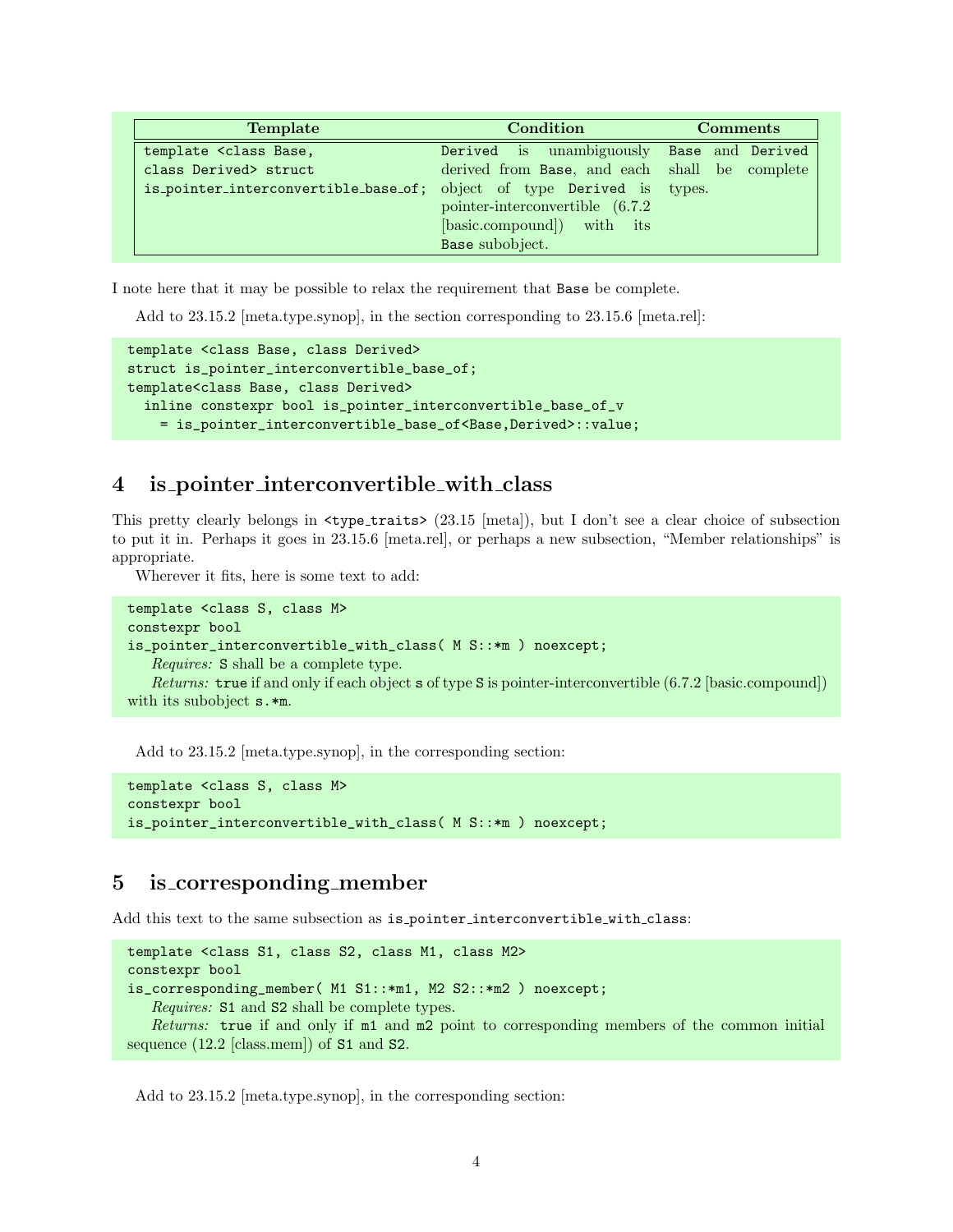```
template <class S1, class S2, class M1, class M2>
constexpr bool
is_corresponding_member( M1 S1::*m1, M2 S2::*m2 ) noexcept;
```
# 6 Note about pointer to member literals

To the same section as the functions above, add a note:

[Note: The type of a pointer-to-member literal is not always as it appears, and this may lead to surprising results when using these functions in conjunction with inheritance in classes that are not standard-layout. Consider the following example:

```
struct A { int a; };
struct B { int b; };
struct C: public A, public B {};
static_assert( is_pointer_interconvertible_with_class( &C::b ) );
   // Succeeds because, despite its appearance, &C::b has type
   // "pointer to member of B of type int."
static_assert( is_pointer_interconvertible_with_class<C>( &C::b ) );
  // Forces the use of class C, and fails, as desired.
static_assert( is_corresponding_member( \&C::a, \&C::b ) );
  // Succeeds because, despite appearances, &C::a and &C::b have types
  // "pointer to member of A of type int" and
   // "pointer to member of B of type int," respectively.
static_assert( is_corresponding_member<C,C>( &C::a, &C::b ) );
  // Forces the use of class C, and fails, as desired.
\_\_end note
```
# 7 Alternative wording as traits

Instead of the above wording, is pointer interconvertible with class and is corresponding member can be provided as traits. I favor the function approach above, largely because it allows the enclosing classes to be easily specified as explicit template arguments. This wording replaces the wording in sections 4, 5, and 6 above.

#### 7.1 General wording for traits of non-type parameters

First, it is necessary to introduce general wording for traits of non-type parameters. Rather than duplicate the already-duplicate requirements of UnaryTypeTrait and BinaryTypeTrait, I introduce the common notion of IntegralTrait.

Modify 23.15.1 [meta.rqmts]:

An IntegralTrait describes a property of or relationship between template parameters. It shall be a class template whose specializations are DefaultConstructible, CopyConstructible, and publicly and unambiguously derived, directly or indirectly, from its base characteristic, which is a specialization of the template integral constant (23.15.3), with the arguments to the template integral constant determined by the requirements for the particular property or relationship being described. The member names of the base characteristic shall not be hidden and shall be unambiguously available in the IntegralTrait.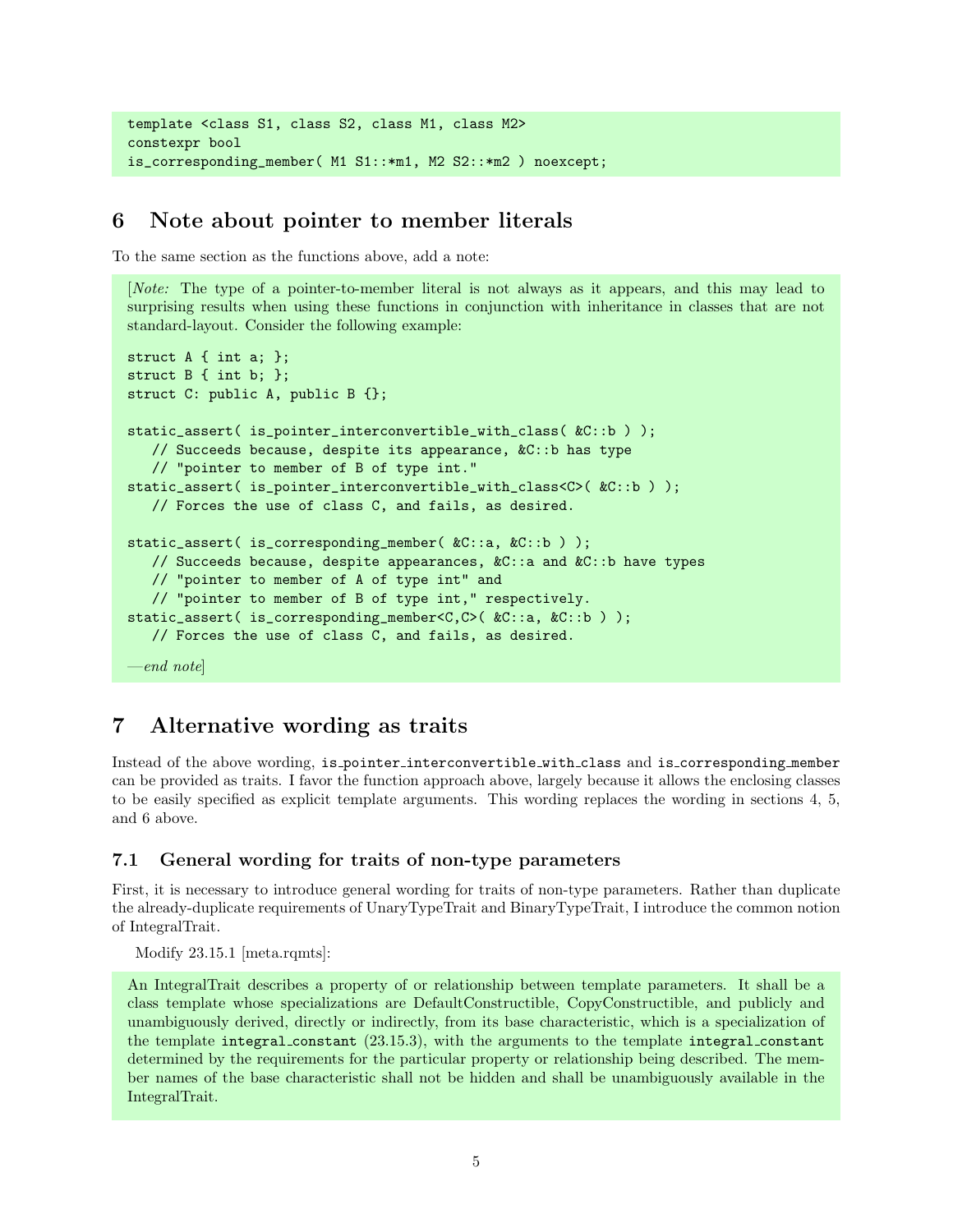A UnaryTypeTrait is an IntegralTrait with one primary type parameter. A BinaryTypeTrait is an IntegralTrait with two primary type parameters. In each case, other parameters of lesser importance may be present.

A UnaryTypeTrait describes a property of a type. It shall be a class template that takes one template type argument and, optionally, additional arguments that help define the property being described. It shall be DefaultConstructible, CopyConstructible, and publicly and unambiguously derived, directly or indirectly, from its base characteristic, which is a specialization of the template integral constant (23.15.3), with the arguments to the template integral constant determined by the requirements for the particular property being described. The member names of the base characteristic shall not be hidden and shall be unambiguously available in the UnaryTypeTrait.

A BinaryTypeTrait describes a relationship between two types. It shall be a class template that takes two template type arguments and, optionally, additional arguments that help define the relationship being described. It shall be DefaultConstructible, CopyConstructible, and publicly and unambiguously derived, directly or indirectly, from its base characteristic, which is a specialization of the template integral constant (23.15.3), with the arguments to the template integral constant determined by the requirements for the particular relationship being described. The member names of the base characteristic shall not be hidden and shall be unambiguously available in the BinaryTypeTrait.

#### 7.2 is pointer interconvertible with class trait

Add in place of the description of the is pointer interconvertible with class function above:

```
template <auto m> struct is_pointer_interconvertible_with_class;
```
An IntegralTrait with a BaseCharacteristic of  $true_type$  if m has type "pointer to member of S of type D," D is an object type, and each object s of type S is pointer-interconvertible (6.7.2 [basic.compound]) with its subobject  $s.*m$ . Otherwise, the BaseCharacteristic is  $false_type$ .

A program is ill-formed if it instantiates the definition of this template where S is incomplete.

Add to 23.15.2 [meta.type.synop], in place of the corresponding synopsis:

```
template <auto m>
struct is_pointer_interconvertible_with_class;
template<auto m>
 inline constexpr bool is_pointer_interconvertible_with_class_v
    = is_pointer_interconvertible_with_class<m>::value;
```
#### 7.3 is corresponding member trait

Add in place of the description of the is corresponding member function above:

template <auto m1, auto m2> struct is\_corresponding\_member;

An IntegralTrait with a BaseCharacteristic of true\_type if m1 has type "pointer to member of S1 of type D1," m2 has type "pointer to member of S2 of type D2," and m1 and m2 point to corresponding members of the common initial sequence (12.2 [class.mem]) of S1 and S2. Otherwise, the BaseCharacteristic is false\_type.

A program is ill-formed if it instantiates the definition of this template where S1 or S2 is incomplete.

Add to 23.15.2 [meta.type.synop], in place of the corresponding synopsis: